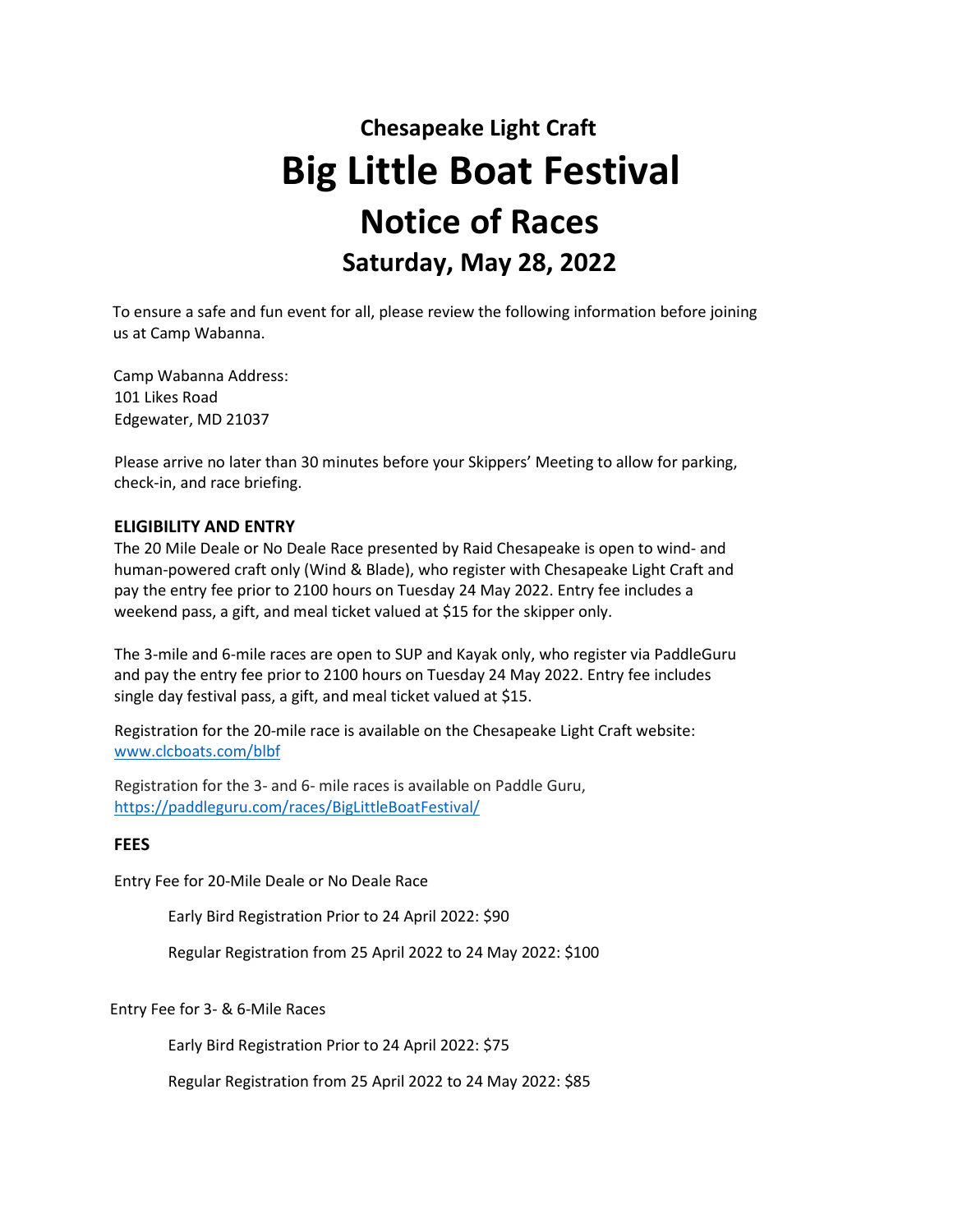#### **SCHEDULE OF EVENTS**

The schedule of events is:

Sun, 22 May 2022 Final Racing Instructions posted to CLC website Tues, 24 May 2100 Entry & registration closes Sat, 28 May 0730 Racers Meeting for 3- & 6-mile races 0800 Start of 6-mile race 0815 Start of 3-mile race

> 0800 Skippers Meeting for 20-mile race 0900 Start of 20-mile race

#### **RACING INSTRUCTIONS**

The Racing Instructions will be available on the CLC website no later than Sunday, May 22, 2022. In the event of a conflict between the Racing Instructions and this document, the Racing Instructions shall prevail.

#### **VENUE**

The racing area will be on the Rhode and West Rivers and Chesapeake Bay. Post-race activities will be held at Camp Wabanna.

# **COURSES**

We anticipate running three races:

- 1) The intermediate level 3-mile in Rhode River
- 2) The advanced-intermediate level 6-mile in Rhode River
- 3) The advanced level **Deale or No Deale** 20-mile course down the Chesapeake Bay, into Rockhold Creek, and return

See the race charts in Appendix 1.

#### **CLASSES:**

- 3-mile & 6-mile races: SUP & Kayak Only
- 20-mile Race: Wind & Blade

If your vessel uses a mixture of propulsion types, the class of your vessel will be determined by the race committee, based upon the prevailing conditions and primary mode of propulsion.

#### **SCORING AND TROPHIES**

Scoring will be based on the order of finish. Three or more competitors are required for the 1st place trophy; 5 or more for 2nd place; 7 or more for 3rd place.

#### **RADIO COMMUNICATION**

Competitors in the 20-mile expedition race shall have and monitor a working VHF radio capable of transmitting and receiving on VHF channels 9, 13, 16, and 78.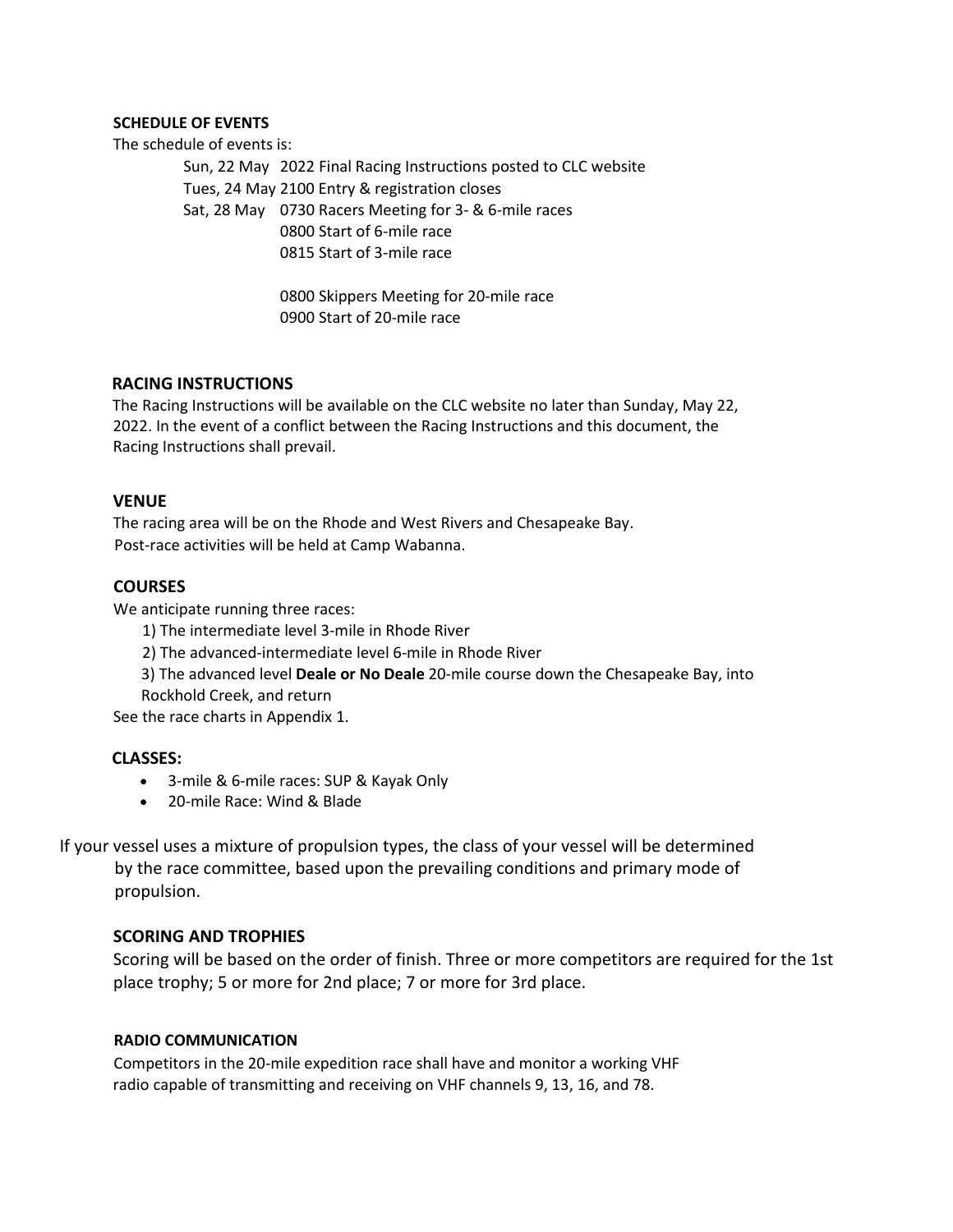#### **WEATHER:**

Weather is unpredictable. We will make a decision on the races based on forecasted conditions and send email and/or text notifications and post on Facebook if there is a change to the schedule. The event will proceed rain or shine. Lightning or dangerous winds may trigger a cancellation.

### **WAIVERS:**

Please have your signed waiver at check-in. Participants will NOT be allowed to race without either an electronic copy on file or a printed copy of the signed waiver, which can be found on our website.

# **WATER CONDITIONS AND TEMPERATURE:**

The Chesapeake can be calm or tempestuous. Racers must be prepared for open water conditions, especially those participating in the longer courses. As you progress further from shore, you may encounter increasing wind, current, and wave size, as well as turbulence from the wakes of passing boats. Water temperatures should be between 54 and 61 degrees F. Please check the weather as you get closer to the event. You should dress for immersion.

# **EQUIPMENT GUIDELINES:**

All racers in all races and all craft must wear a US Coast Guard Approved Flotation Device on their bodies at all times during the race and follow Coast Guard regulations for their boat type.

All competitors should know their limits and capabilities and make an informed decision to paddle, row, or sail based on the conditions and their skill levels.

Wear weather- appropriate clothing and bring enough hydration and food to complete the race.

#### **Paddlers/Surfskis/OCs:**

- Must meet the American Canoe Association Essential Eligibility Criteria
- Must wear a leash. This is mandatory

#### **Kayakers:**

- Must be able to complete a wet exit, right, re-enter the kayak, and then drain the vessel
- Must have securely fastened, adequate buoyancy to float the kayak horizontally if filled with water (sufficient to support a 25-pound weight in a boat full of water)
- Must have an appropriate bailing device for the style of kayak in use
- Any kayak entered in the 8- or 20-mile race should be 14' or longer and capable of meeting the timing cut-offs and the conditions.
- Sit-in kayaks require a spray skirt
- Kayaks shall be subject to a visual inspection on race day, and any vessel that does not meet the safety requirements may be prohibited from use in a race

#### **Rowers:**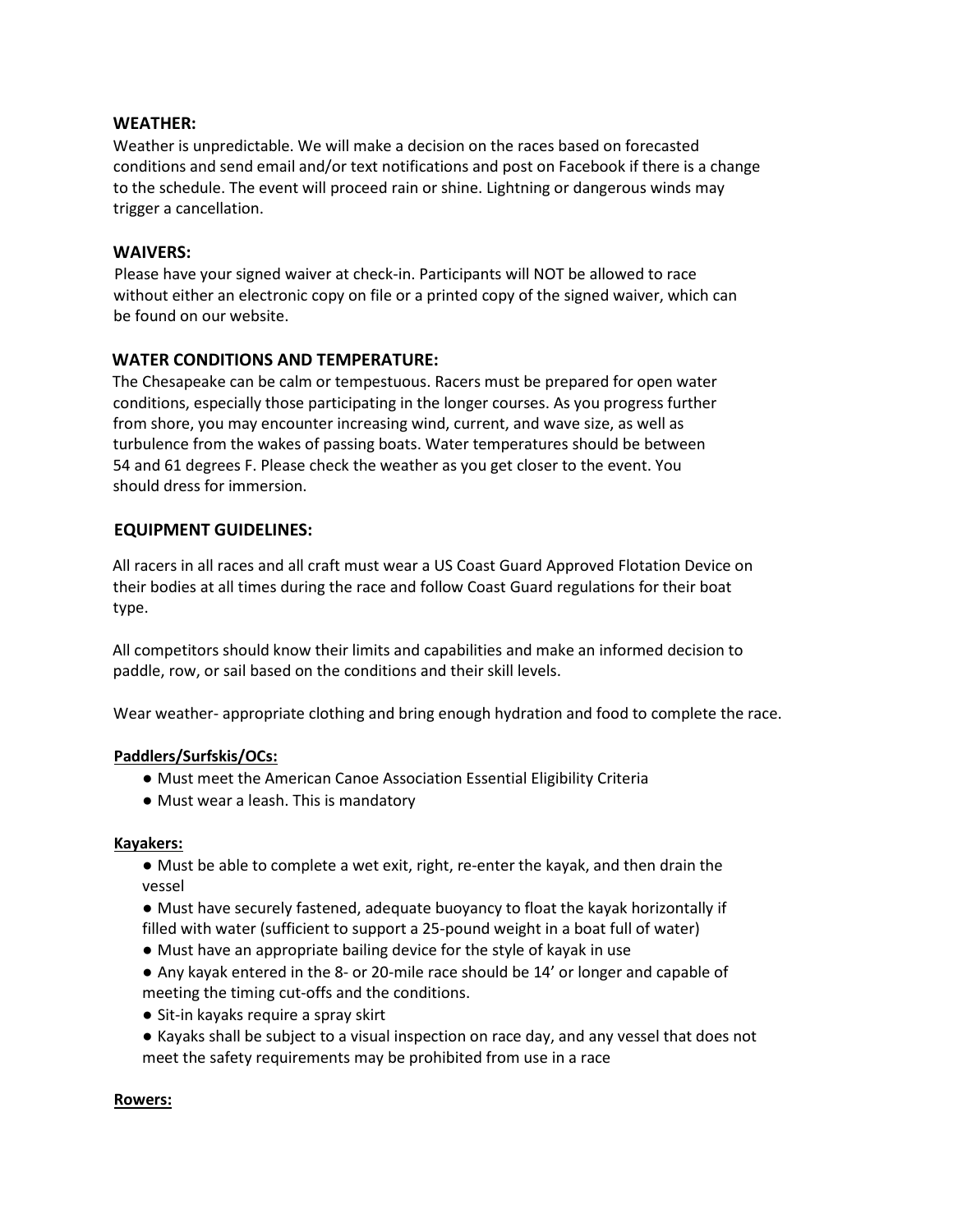- Must have USCG Approved Flotation Devices for all crew
- Must have a towing eye 100mm above the waterline with 15m towing line attached
- Radios & cell phones are strongly suggested

#### **Sailors:**

- Must be prepared to demonstrate that their vessels have positive flotation and can recover from a capsize
- Must have an appropriate bailing device
- Must have an anchor if the vessel's trailer weight is over 200 pounds
- Must have auxiliary propulsion aboard, ie., oars or paddles
- Must carry all equipment required by the USCG for vessels of your size

#### **20-mile Racers**

Each vessel will need to provide the following information for the vessel and every racer if indeed emergency response is required. This information will be collected at the race checkin on Friday, May 27 & Saturday, May 28 if we do not already have it:

- Name of crew
- Emergency contact name, number & relationship
- Age
- Gender
- Physical description
- Pertinent health info
- Vessel being raced (including description of vessel)

In the event of an emergency, this is what rescue providers will want you to provide. It is recommended that you print and laminate it and keep it with your VHF.

- Name of persons onboard, physical description and clothing, age, health info (underlying medical conditions?).
- Vessel description including color, length, registration numbers, etc.
- Emergency contact name / phone number / relationship
- Safety equipment carried on board

**Responsibility**: Competitors in this event are participating entirely at their own risk. An individual or team's decision to participate in the race, or to continue racing, is theirs alone. By participating in this event, each competitor releases the race organizers and officials from any and all liability associated with such competitor's participation in this event to the fullest extent permitted by law.

#### **Required Equipment**

- VHF Radio
- Sound signaling device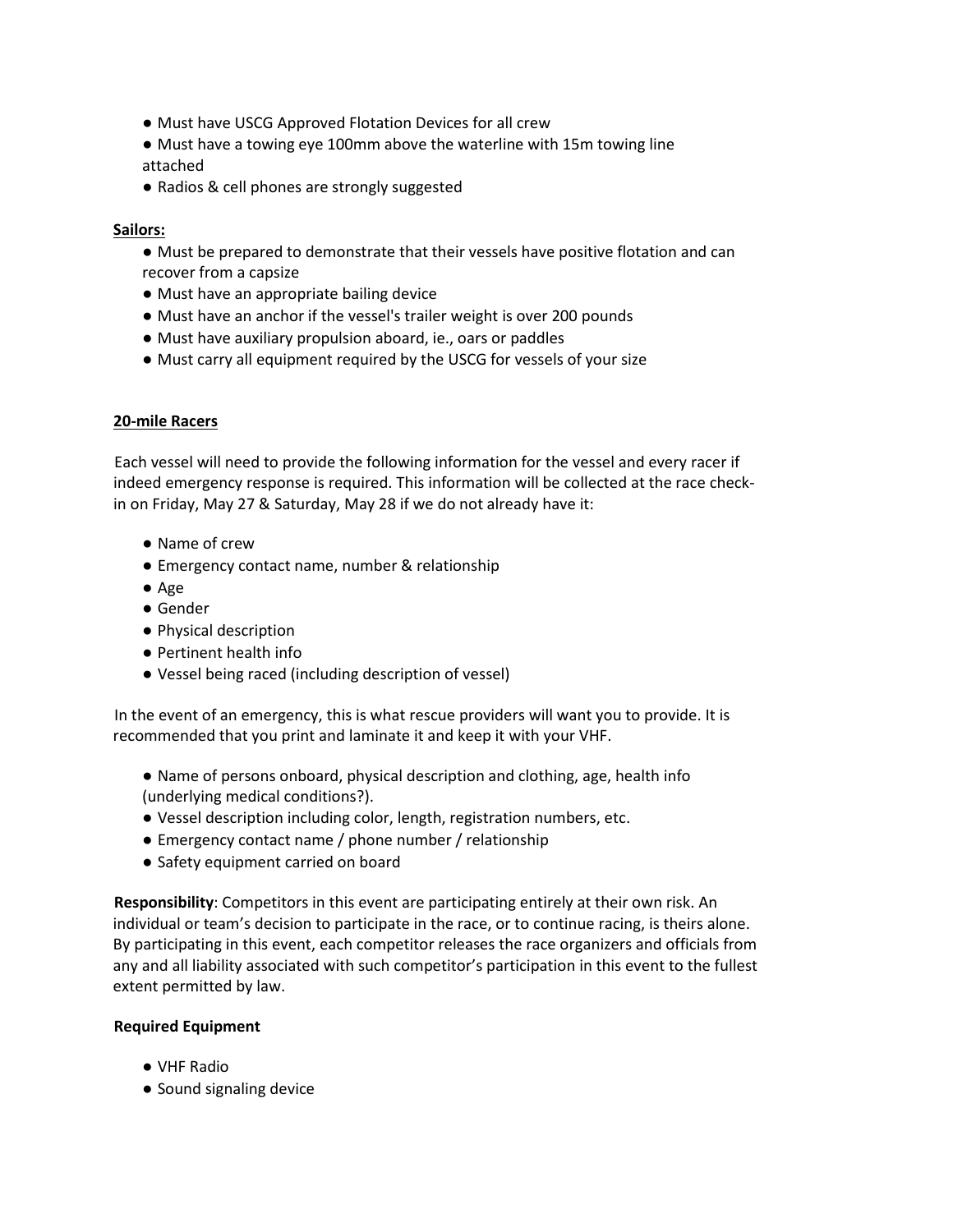- Navigation lights
- Flares and/or waterproof flashlight for signaling at night
- An approved PFD for everyone onboard, with whistles

Depending on your boat type, you may be required to carry additional items such as: radar reflector, fire extinguisher, boarding ladder, anchor and rope, bailer/bilge pump, & compass.

#### **You will be required to undergo a safety equipment inspection on Friday, May 27 or on Saturday, May 28, 2022.**

By undergoing an inspection on Friday, May 27 you'll have time to arrange to secure items that did not pass inspection. If undergoing an inspection on Saturday, May 28 you must acknowledge that there is a chance that your items may not pass inspection and therefore disqualify you from racing.

#### **Other Suggested Equipment**

- Sufficient water and food
- Clothing and shelter systems that will retain heat when wet
- Adequate first aid supplies
- Charts and navigation
- Anchor and line
- Redundant systems for safety, navigation, and emergencies
- Hypothermia recovery gear
- Compass
- Phone

# **COURSES AND RACE DETAILS**

The 3-mile and 6-mile races will occur in the Rhode River. There will be a beach start and beach finish off of the beach at Camp Wabanna. The 20-mile race will start in a separate location also in the Rhode River off of Camp Wabanna. In all races all competitors will begin at the same time.

During registration competitors will receive a competitor bib with their individual race number. On race day competitors will check in prior to launching with race number. Order of finish will be recorded for scoring and to ensure everyone has returned from racing.

Racers should be able to complete the 6-mile course within two hours and the 3-mile race within one hour. Mandatory cutoff times for the 20-mile race will be at the 10-mile turnaround point (5 hours) and 15 miles (7.5 hours); racers must be able to complete the course within 10 hours.

All courses and times are subject to change based on weather conditions and the discretion of the race committee!

#### **SAFETY INFORMATION:**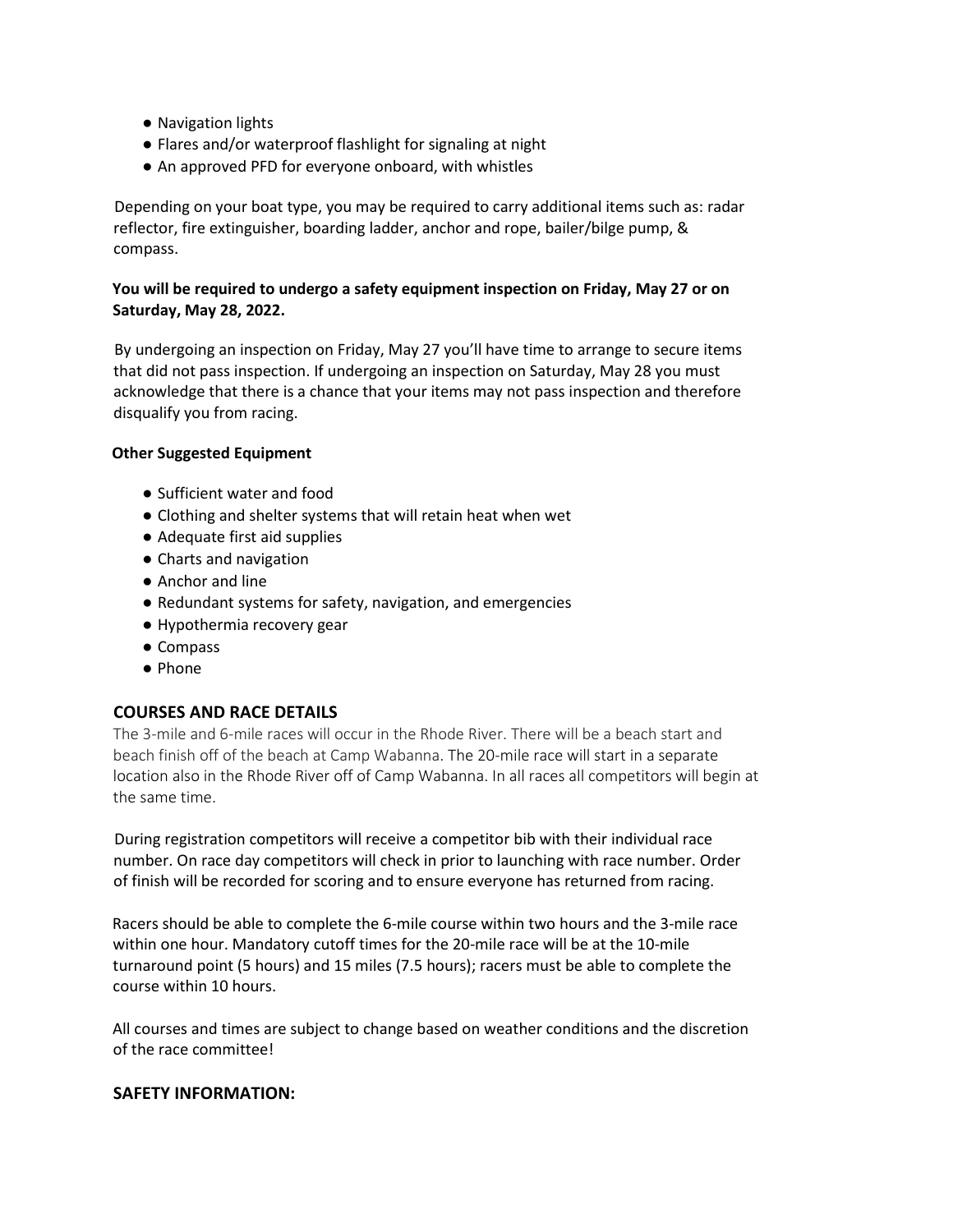There will be safety boats patrolling the 3- and 6-mile courses. Competitors who see a fellow racer in distress should assist in the rescue of the distressed racer as needed and help gain the attention of the closest safety personnel. Boaters/paddlers in distress will receive immediate assistance from the nearest support vessel.

Any racer who voluntarily withdraws from any race MUST notify the nearest safety boat and provide their race number. Racers on the 20-mile course MUST radio or phone the race organizers. Racers MUST sign out at the race headquarters ashore once they have finished and come ashore.

Racers may be removed from the course due to safety issues or if they fail to meet timed cutoffs for the course. Depending on circumstances, including weather conditions and a racer's location, racers may be turned back to the starting area or removed from the water.

#### **RULES/STARTS/ETIQUETTE:**

No racer may interfere with another. All racers must stay within the course, may not paddle or sail outside the set course boundaries, or go around a mark in the wrong direction in order to gain an advantage.

#### **DISCLAIMER OF LIABILITY**

Competitors participate in all races entirely at their own risk; the decision to start or continue any race not abandoned or canceled by the organizers is strictly the responsibility of the individual racer or skipper. Chesapeake Light Craft will accept no liability for material damage, personal injury, or death sustained in conjunction with or prior to, during, or after the event.

# **ADDITIONAL INFORMATION**

This is a Clean Race; all competitors are strongly encouraged to use multi-use water bottles instead of disposable water bottles, and to recycle whenever possible. A competitor shall not intentionally put trash in the water.

# **Appendix 1**

**20-Mile Deale or No Deale 3-Mile SUP & Kayak Race Course 6-Mile SUP & Kayak Race Course listed on the following pages.**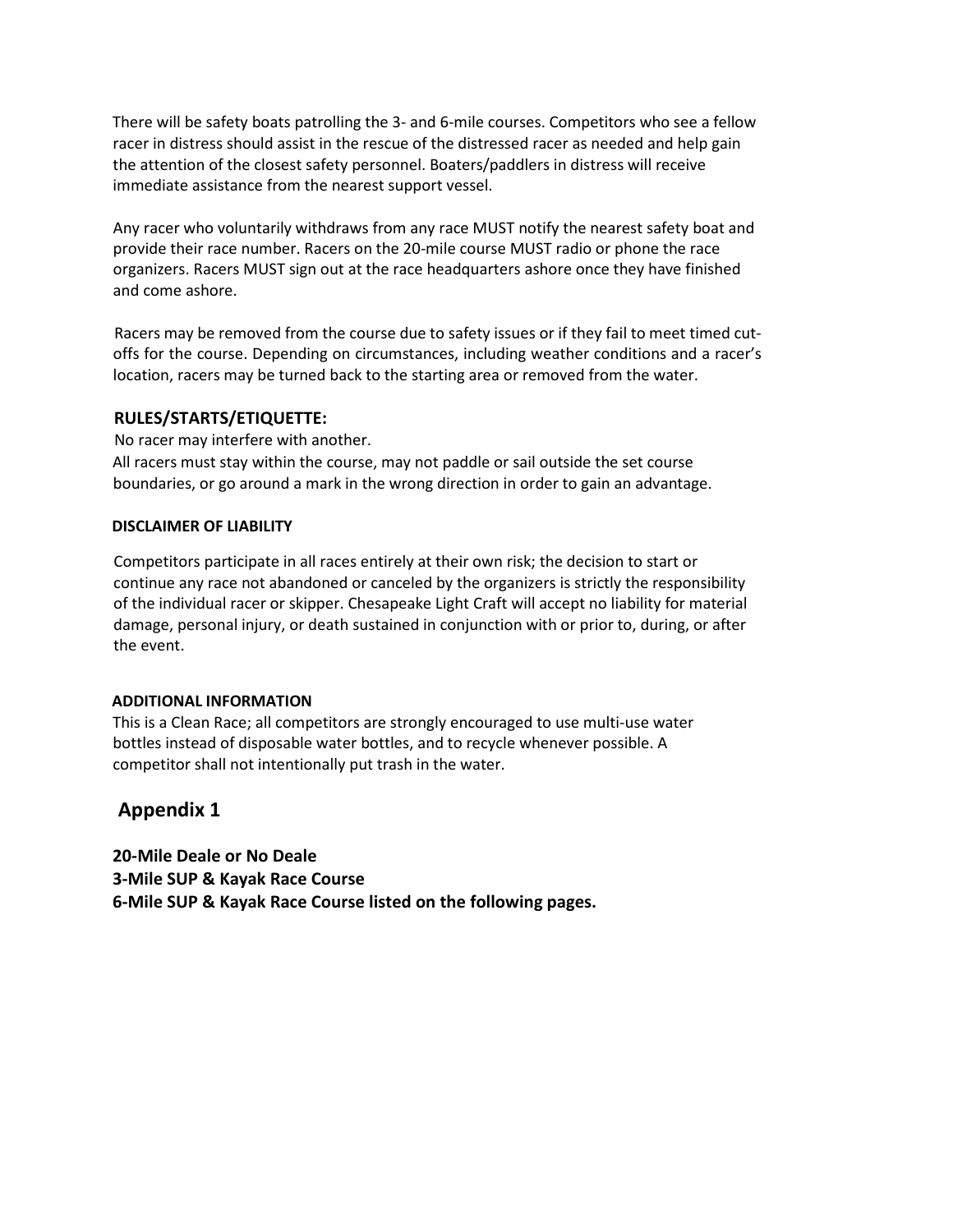

# **20-Mile 'Deale or No Deal' Race**